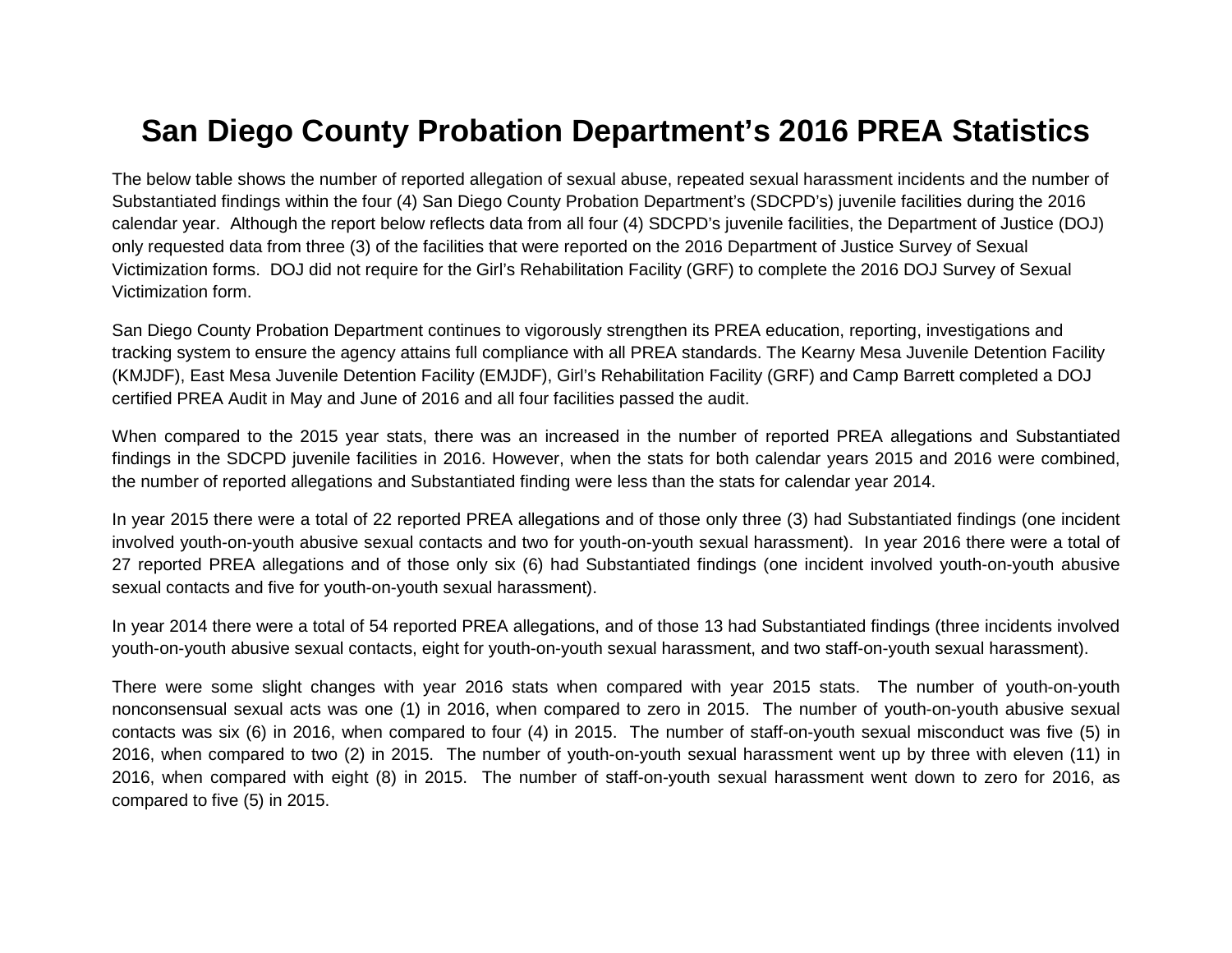There was a significant decrease in allegations at the EMJDF in 2016. In year 2014, there were 17 repeated allegations of staff-onyouth sexual harassment, primarily due to profanity or inappropriate comments. In year 2015, there were five (5) allegations. In year 2016, there were none.

SDCPD contribute the decrease in the number of reported youth-on-youth sexual harassment allegations at the EMJDF to the agency's commitment with the PREA and Sexual Harassment/Sexual Abuse prevention education/training and vigorous investigations on all reported PREA related allegations. The youth in our juvenile facilities receive the Sexual Harassment/Sexual Abuse prevention education daily during breakfast, participate in weekly PREA programming, and the staff receives the monthly PREA Eblast training of the PREA standards. SDCPD's juvenile facilities have a zero tolerance policy on sexual harassment/sexual abuse, including the use of profanity, and all PREA allegations are taken seriously and investigated. Also, having dedicated PREA Compliance Managers and staff properly tracks all PREA allegations ensures proper reporting on incidents and helps the facilities track any trends and catch any deficiencies and make appropriate corrective actions in a timely manner.

When compared to 2015, the Girl's Rehabilitation Facility (GRF) saw an increased in the number of youth-on-youth related PREA related allegations in 2016. In year 2015, the facility had Zero reported allegations. In 2016, there were 2 reported youth-on-youth abusive sexual contact (none were substantiated) and 6 repeated youth-on-youth sexual harassment (3 were substantiated).

#### **San Diego County Probation 2016 PREA Statistics**

| Year | Youth-on-Youth<br><b>Nonconsensual Sexual Acts</b> |               | <b>Youth-on-Youth Abusive</b><br><b>Sexual Contacts</b> |               | <b>Youth-on-Youth Sexual</b><br>Harassment |               | <b>Staff-on-Youth Sexual</b><br><b>Misconduct</b> |               | <b>Staff-on-Youth Sexual</b><br>Harassment |                      |
|------|----------------------------------------------------|---------------|---------------------------------------------------------|---------------|--------------------------------------------|---------------|---------------------------------------------------|---------------|--------------------------------------------|----------------------|
|      | Number of<br>reported<br>allegations               | Substantiated | Number of<br>reported<br>allegations                    | Substantiated | Number of<br>repeated<br>allegations       | Substantiated | Number of<br>reported<br>allegations              | Substantiated | Number of<br>repeated<br>allegations       | <b>Substantiated</b> |
| 2016 |                                                    | None          | 10                                                      |               |                                            |               |                                                   | None          | None                                       | None                 |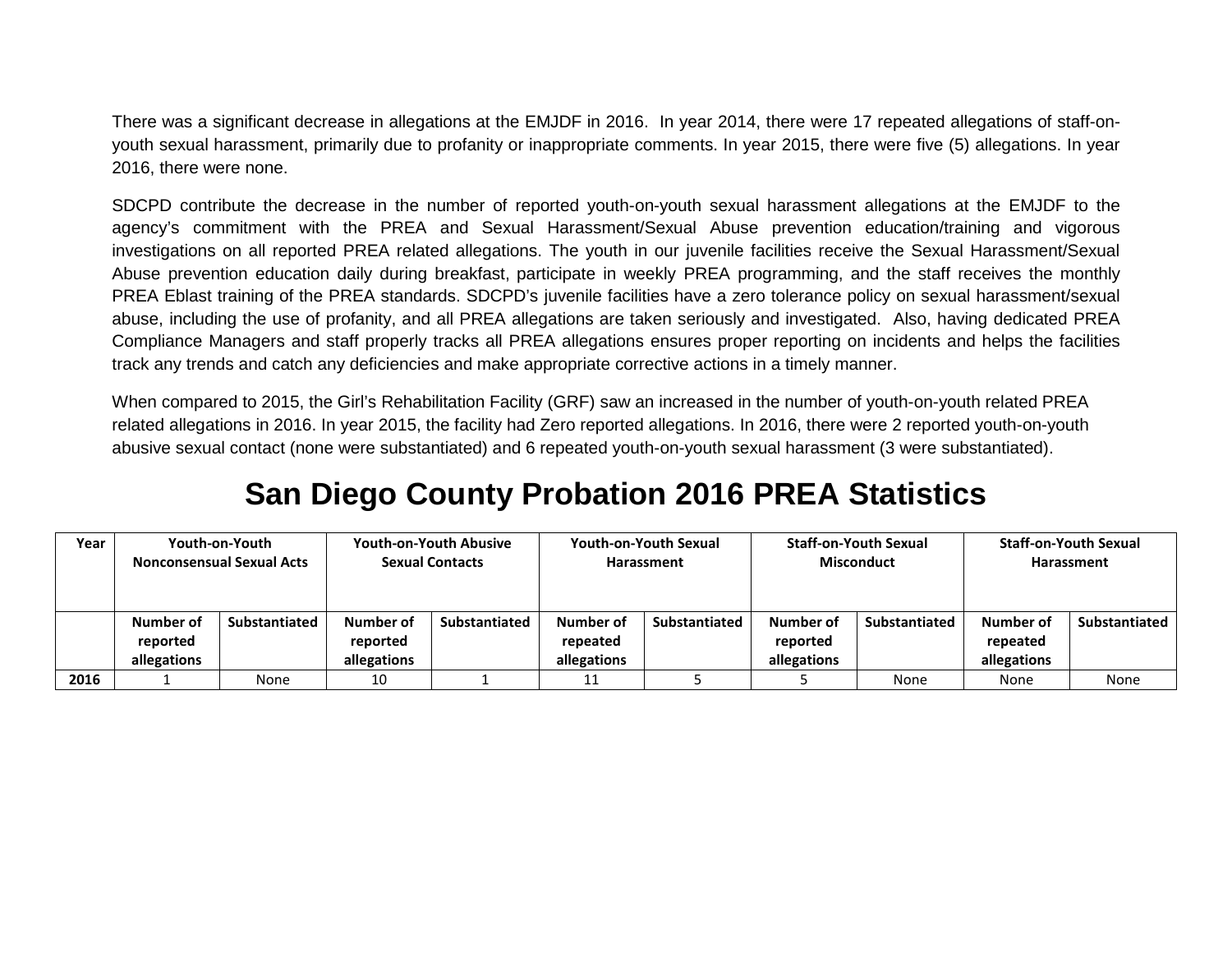# **KMJDF 2016 PREA Statistics**

The below table shows the number of reported allegation of sexual abuse, repeated sexual harassment incidents and the number of substantiated reports within the Kearny Mesa Juvenile Detention Facility (KMJDF) during the 2016 calendar year that will be reported on the 2016 Department of Justice Survey of Sexual Victimization.

| Year | Youth-on-Youth<br><b>Nonconsensual Sexual Acts</b> |                      | <b>Youth-on-Youth Abusive</b><br><b>Sexual Contacts</b> |                      | <b>Youth-on-Youth Sexual</b><br><b>Harassment</b> |               | <b>Staff-on-Youth Sexual</b><br><b>Misconduct</b> |               | <b>Staff-on-Youth Sexual</b><br><b>Harassment</b> |                      |
|------|----------------------------------------------------|----------------------|---------------------------------------------------------|----------------------|---------------------------------------------------|---------------|---------------------------------------------------|---------------|---------------------------------------------------|----------------------|
|      | Number of<br>reported<br>allegations               | <b>Substantiated</b> | Number of<br>reported<br>allegations                    | <b>Substantiated</b> | Number of<br>repeated<br>allegations              | Substantiated | Number of<br>reported<br>allegations              | Substantiated | Number of<br>repeated<br>allegations              | <b>Substantiated</b> |
| 2016 |                                                    | None                 |                                                         | None                 |                                                   |               |                                                   | None          | None                                              | None                 |

## **EMJDF 2016 PREA Statistics**

The below table shows the number of reported allegation of sexual abuse, repeated sexual harassment incidents and the number of substantiated reports within the East Mesa Juvenile Detention Facility (EMJDF) during the 2016 calendar year that will be reported on the 2016 Department of Justice Survey of Sexual Victimization.

| Year | Youth-on-Youth<br><b>Nonconsensual Sexual Acts</b> |                      | <b>Youth-on-Youth Abusive</b><br><b>Sexual Contacts</b> |                      | <b>Youth-on-Youth Sexual</b><br><b>Harassment</b> |                      | <b>Staff-on-Youth Sexual</b><br><b>Misconduct</b> |                      | <b>Staff-on-Youth Sexual</b><br><b>Harassment</b> |                      |
|------|----------------------------------------------------|----------------------|---------------------------------------------------------|----------------------|---------------------------------------------------|----------------------|---------------------------------------------------|----------------------|---------------------------------------------------|----------------------|
|      | Number of<br>reported<br>allegations               | <b>Substantiated</b> | Number of<br>reported<br>allegations                    | <b>Substantiated</b> | Number of<br>repeated<br>allegations              | <b>Substantiated</b> | Number of<br>reported<br>allegations              | <b>Substantiated</b> | Number of<br>repeated<br>allegations              | <b>Substantiated</b> |
| 2016 | None                                               | None                 |                                                         | None                 | None                                              | None                 |                                                   | None                 | None                                              | None                 |